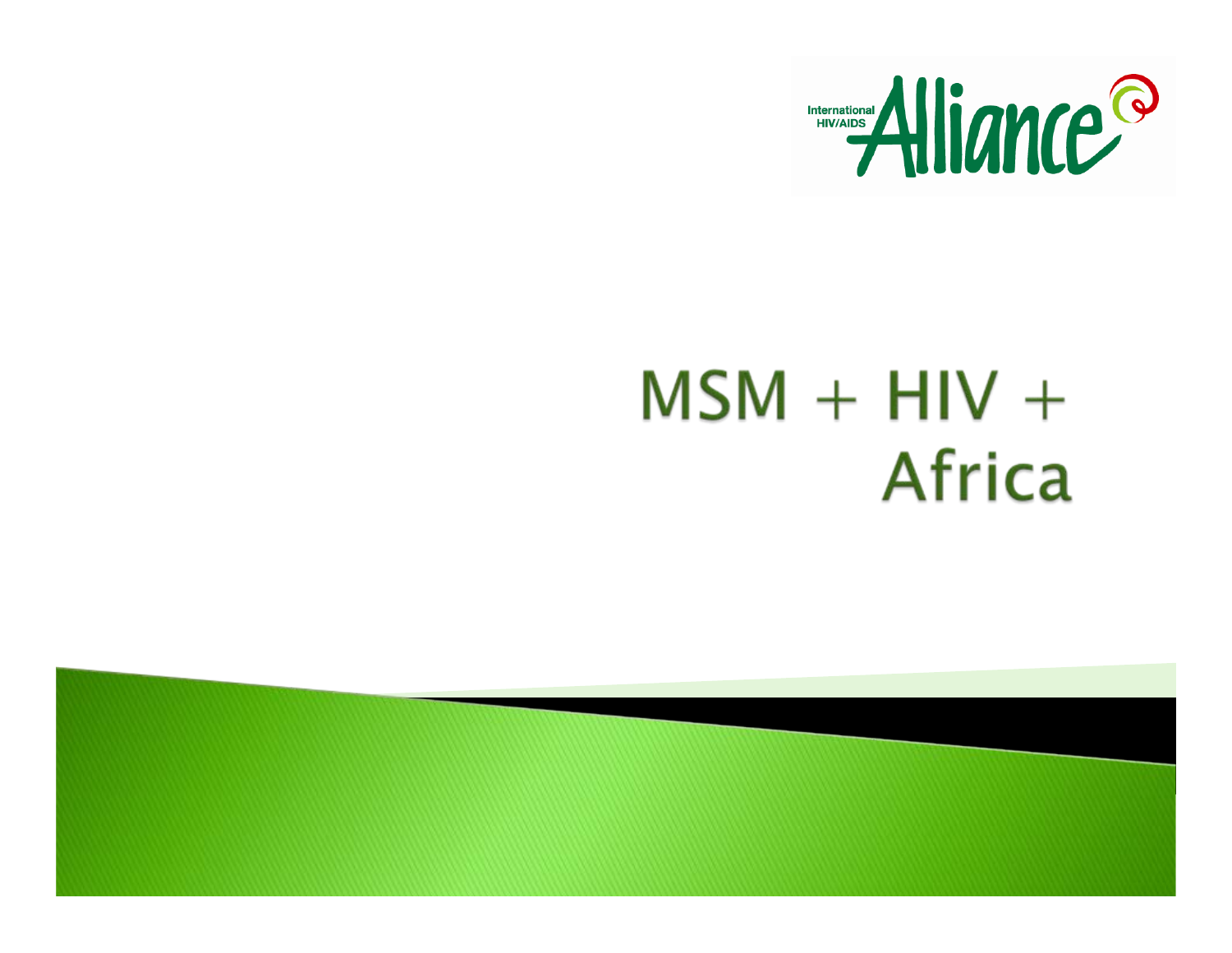

### Outline

- **Notamarking with mean by MSM?**
- **Prevalence of HIV among MSM**
- ▶ How (and why) are MSM at risk of HIV?
- **Three Country Study (MSM)**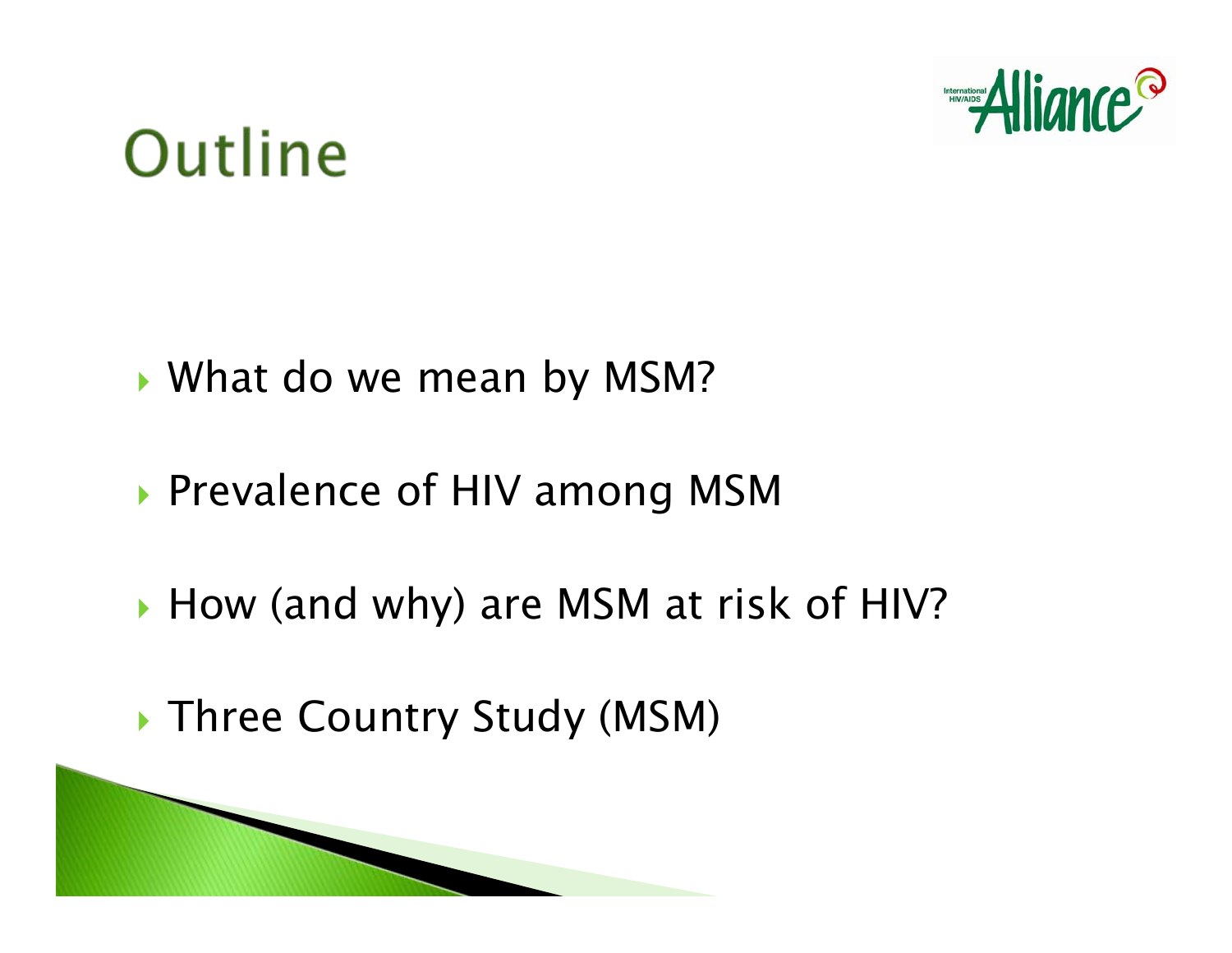

# Africa!

- ▶ Only continent to contain all 4 types of HIV epidemics: Low, Concentrated, Generalised and Hyper-endemic
- **Diversity within and between countries** 
	- Culture and norms
	- Social structures
	- Behavioural expression
	- Historical development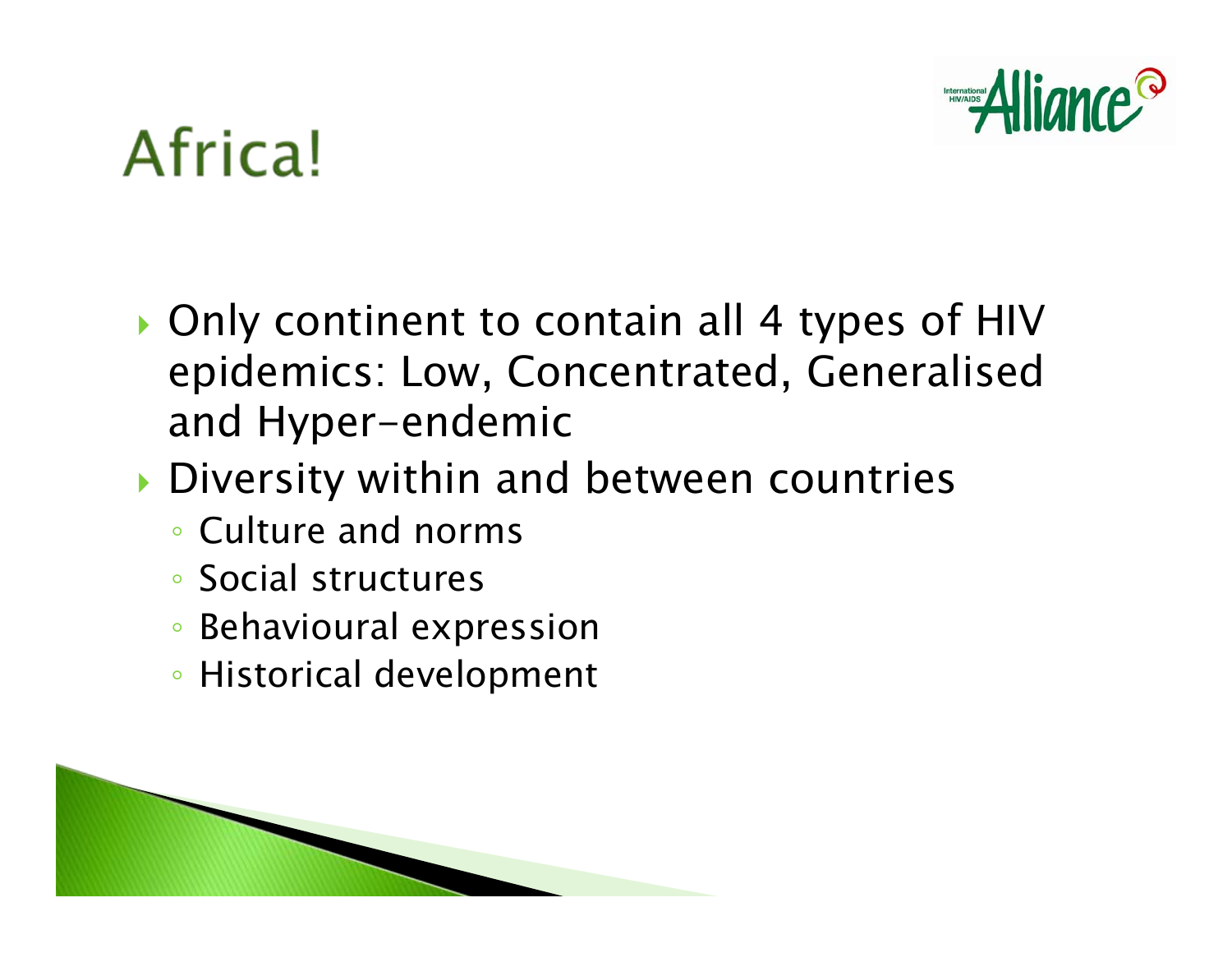

#### 2008 Epidemic Update

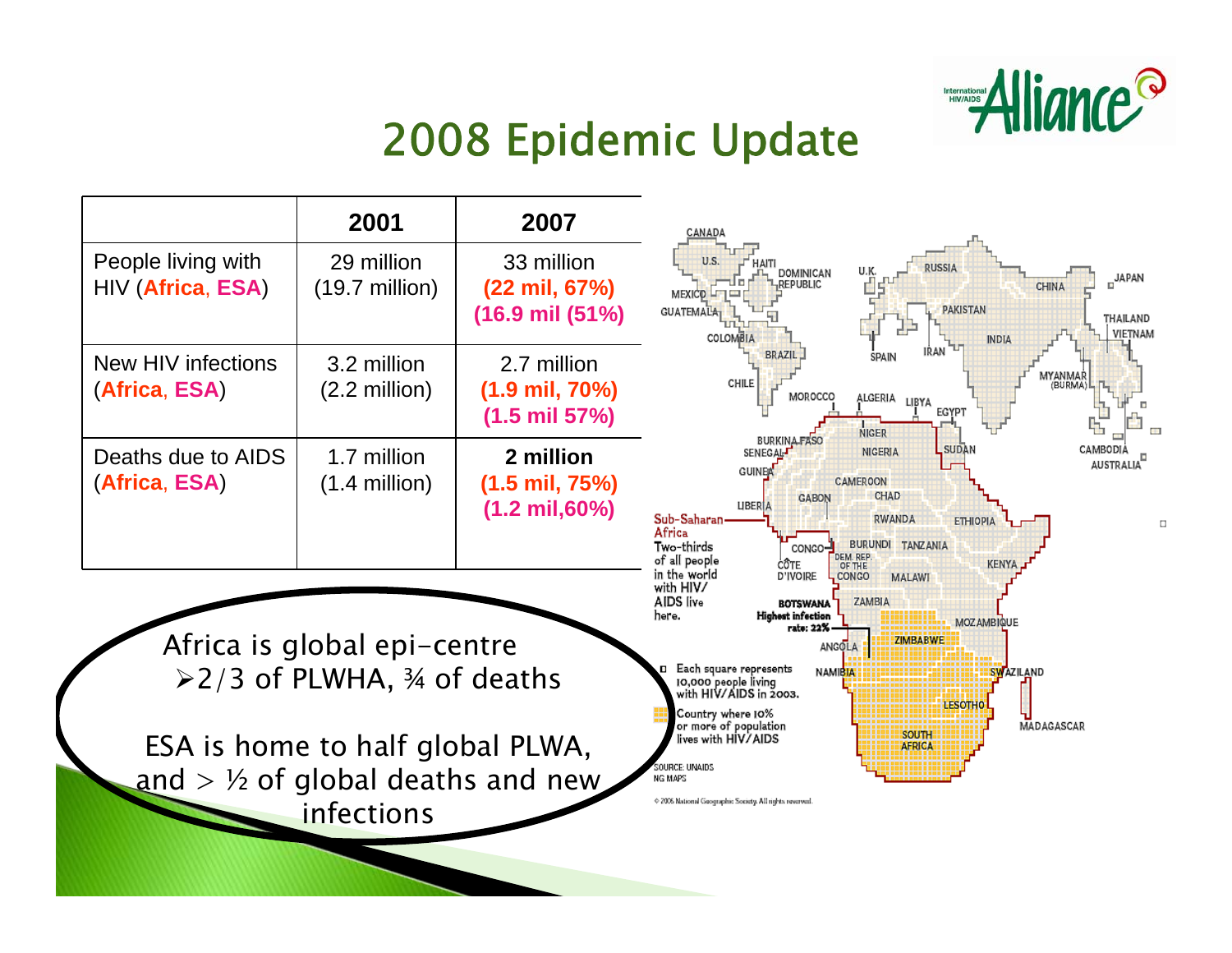

# Why MSM?

#### $\blacktriangleright$  "Men who have sex with men"

- Describes behaviour and not identity
- Used to describe broad range of identities e.g. gay, bi-sexual, transgender (not all identify as men)
- Men who describe themselves as heterosexual but who have sex with men
- "Situational sex" e.g. prisons, schools, military
- Sex workers who may define themselves as heterosexual but primarily sell sex to men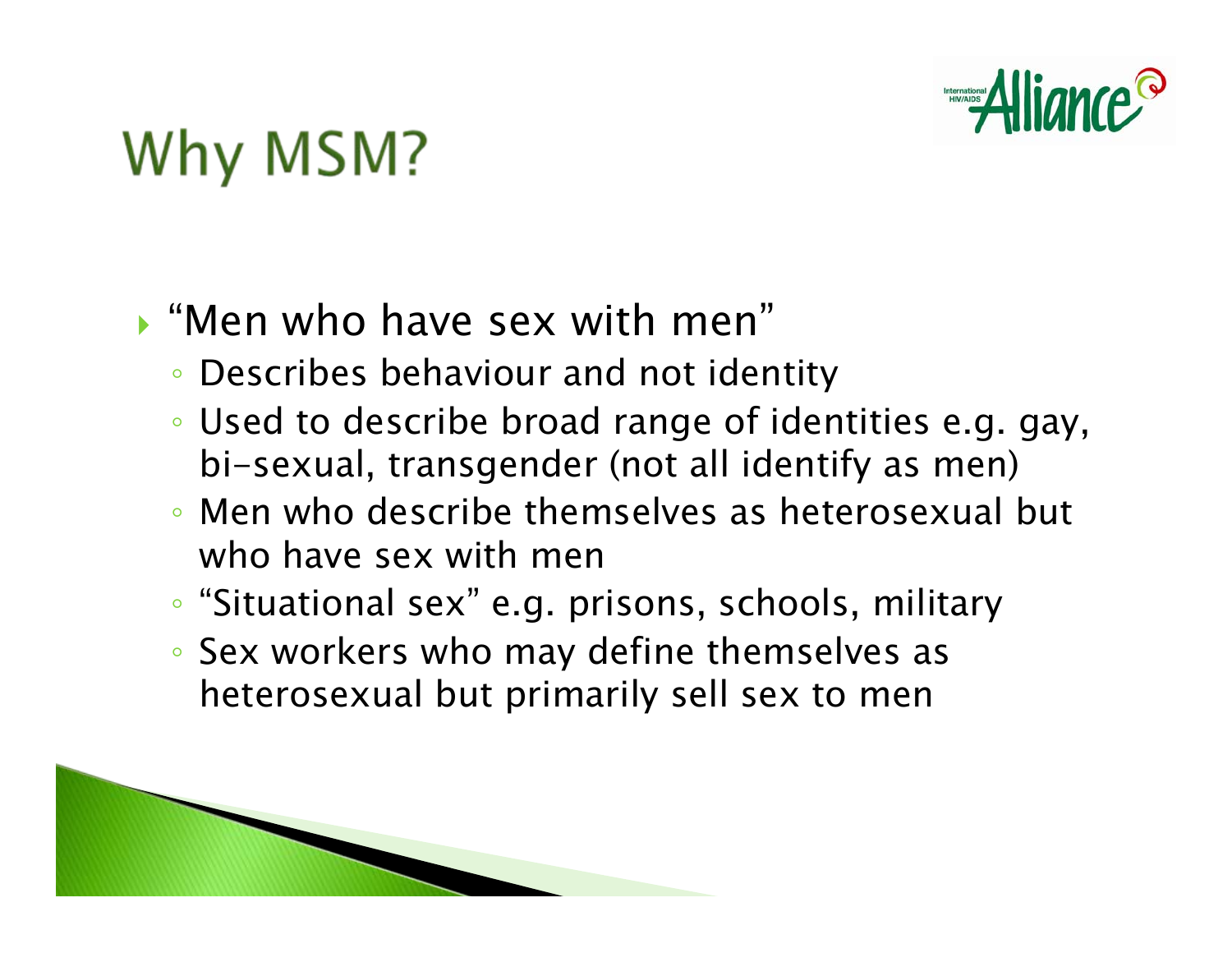

# **MSM are not just MSM**

- $\blacktriangleright$  People are more than how they use their genitals
- $\triangleright$  MSM is a neutral term to describe sexual behaviour but identity is also important
- $\blacktriangleright$  Gay, transsexual and many other terms are used by MSM to describe their identity
	- Can be stigmatised but also celebrated
	- Often had/have elevated status within communities
	- Have been hard won by generations of leaders and advocates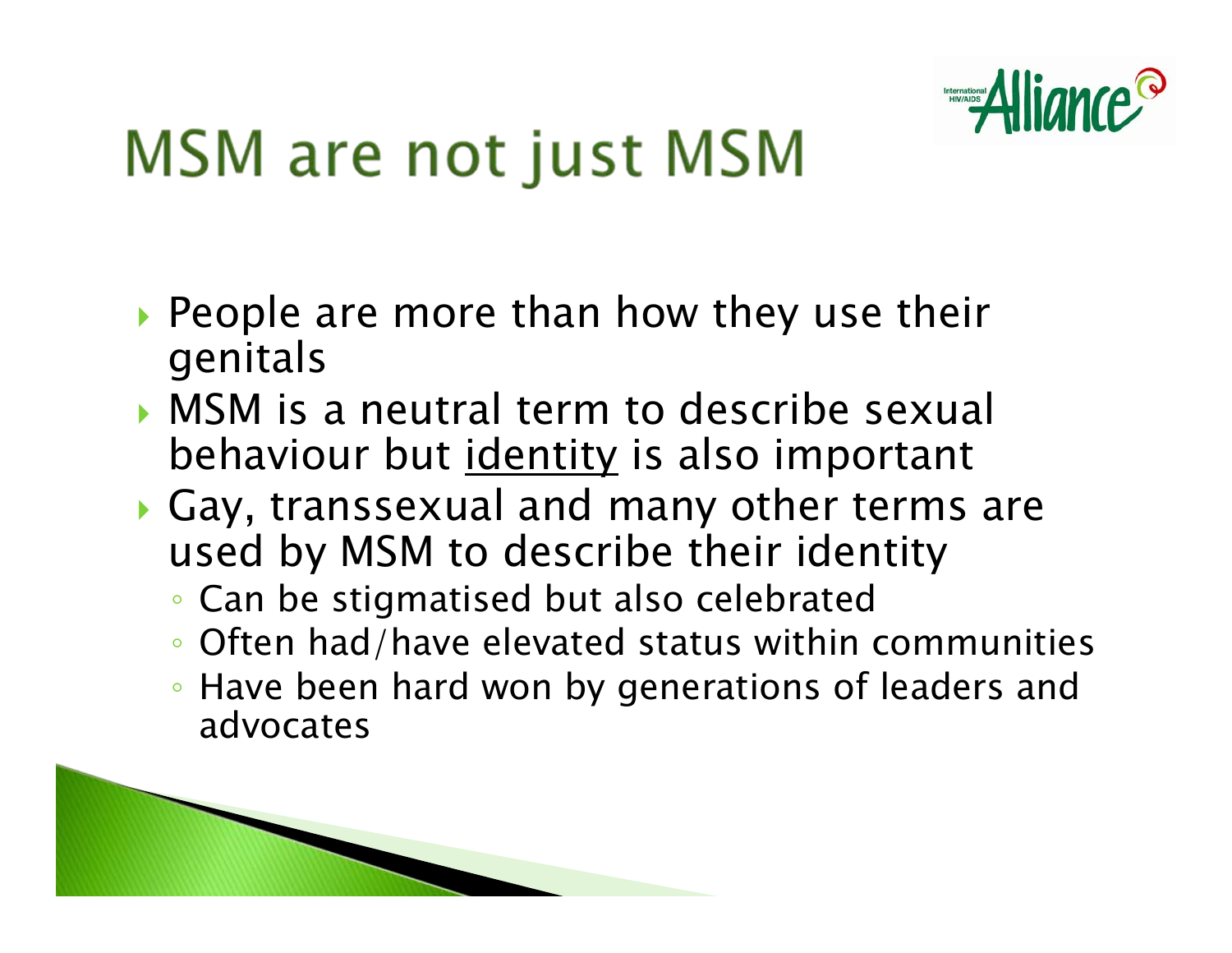

### How/why are MSM at increased risk of HIV?

#### Individual level risk (Saavedra et al. 2008)

- $\blacktriangleright$ Unprotected anal intercourse (increased risk with receptive UAI)
- $\blacktriangleright$ High frequency of male partners  $(>3$  sexual contacts/ week)
- $\blacktriangleright$ High number of lifetime male partners  $(>10)$
- $\blacktriangleright$ Untreated STI (syphilis, HSV-2)
- $\blacktriangleright$  Drug
	- $\bullet$ Injection drug use
	- $\bullet$  Non injection drugs
		- $\bullet$ Methamphetamines (increased sexual exposure)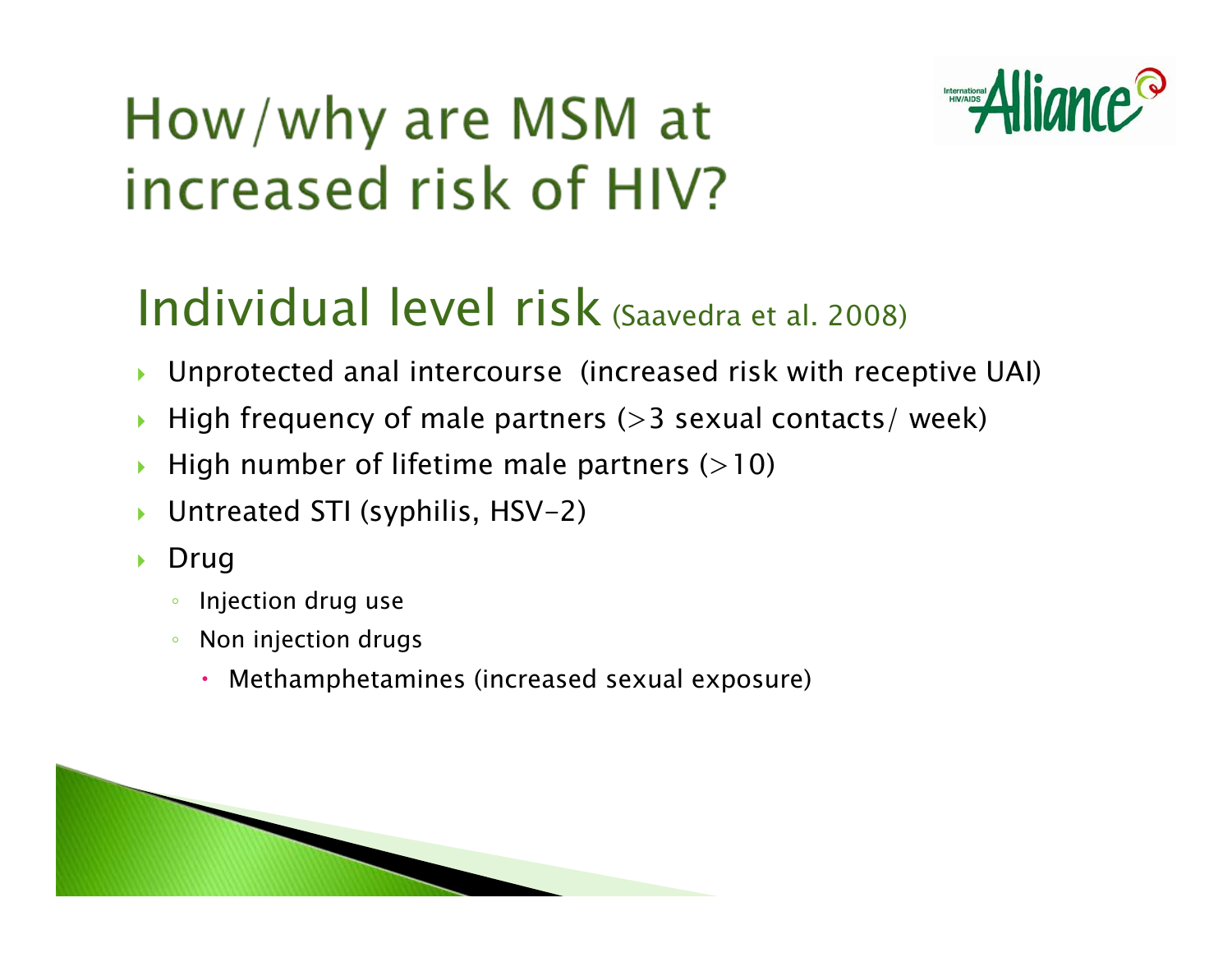

### How are MSM at increased risk of HIV?

- **Impact of the following on self-esteem and well**being
	- Behaviour/identity often hidden
	- Hostile socio-cultural environment
	- Denial of human rights e.g. Sex between men criminalised; no safe place to meet/socialise
	- Stigma: often leading to violence verbal and physical
	- $\bullet$  Discrimination: e.g. Housing; access to, and denial of, health promotional support and services
	- Health services not respondent to needs
	- Lack of targeted funding for MSM

and the contract of the contract of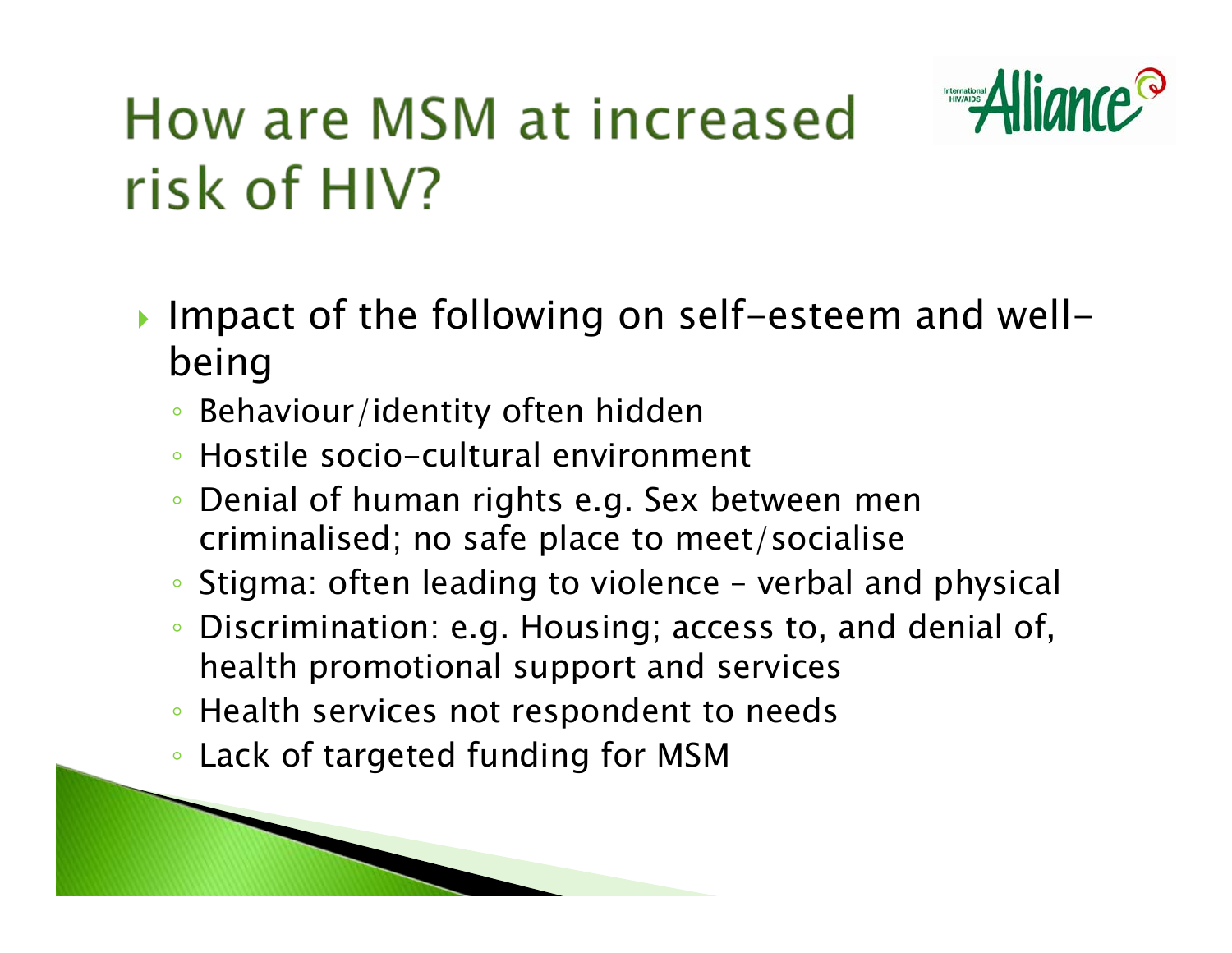## What do we know about the Alli prevalence of HIV among MSM?

- $\blacktriangleright$  Higher among MSM than general population across the world, including Africa
- **Higher among transgender population**
- **I** Until recently not considered important in Africa and therefore least studied and understood in African countries
- **Prevalence among MSM influences prevalence** in general population, including Africa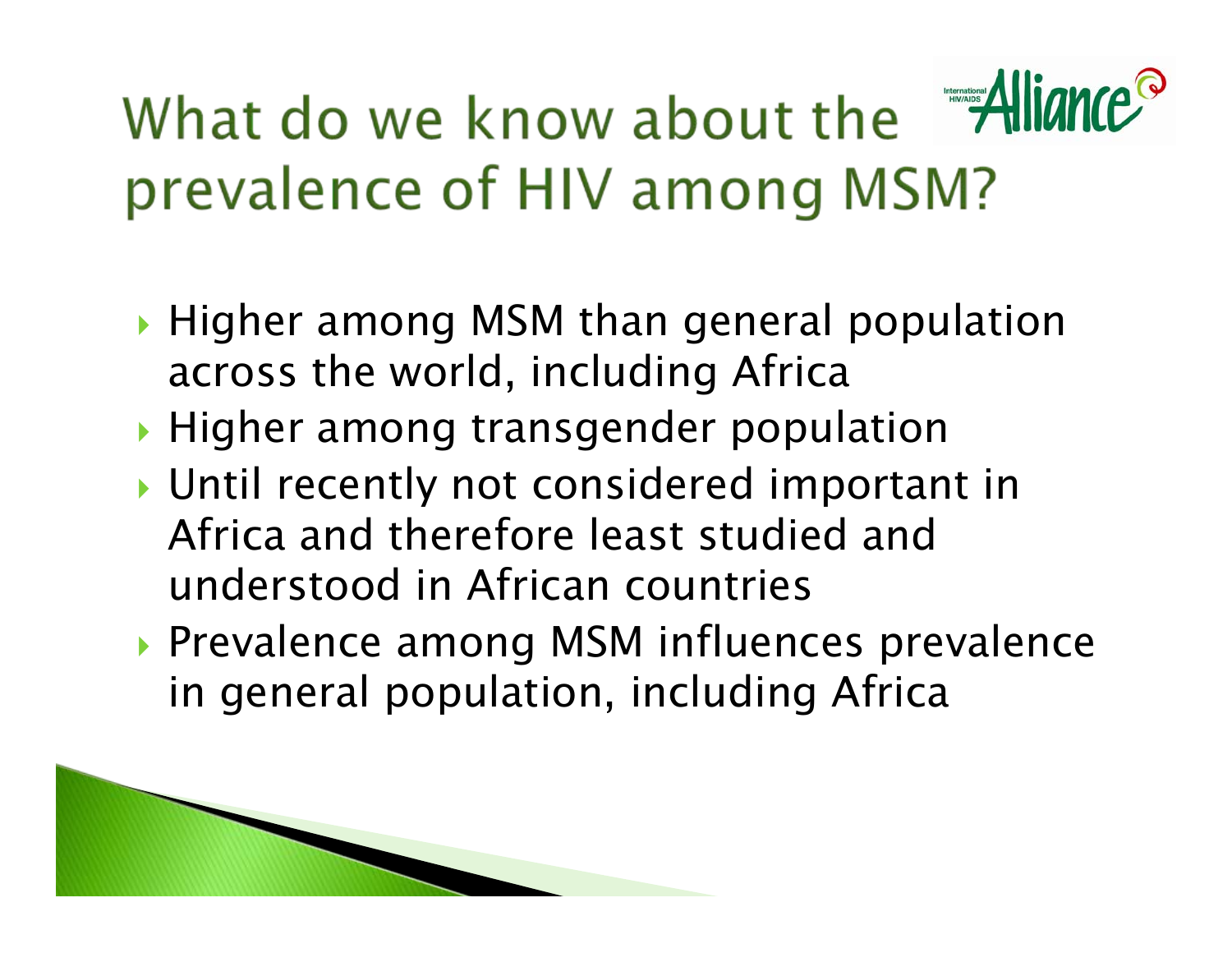

#### Prevalence among MSM compared to General Population?

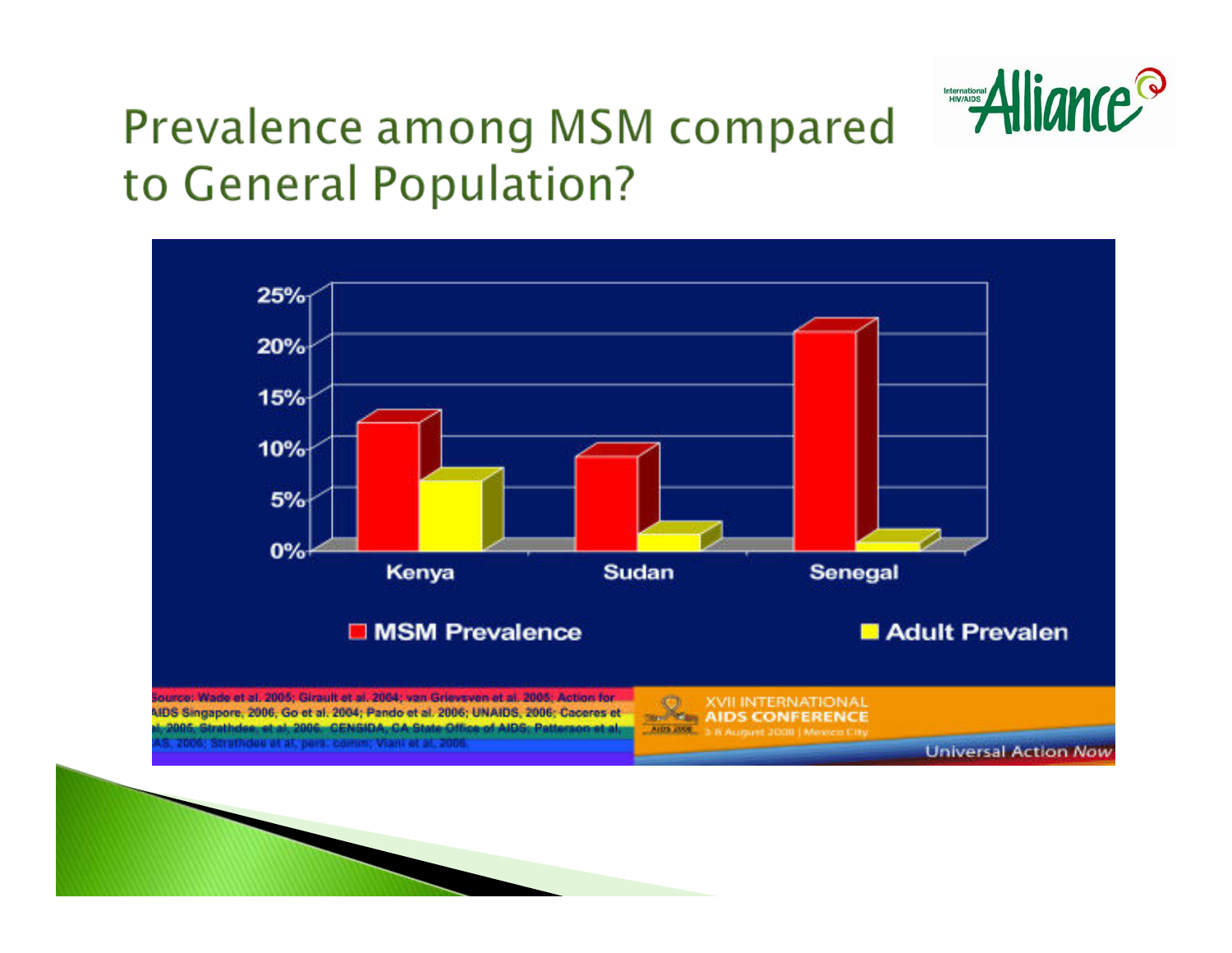

## Risk of HIV infection (MSM)

|                                            | Number of<br>countries | <b>Odds Ratios</b>                                | Confidence<br>Interval      |
|--------------------------------------------|------------------------|---------------------------------------------------|-----------------------------|
| <b>Region</b>                              |                        |                                                   |                             |
| <b>Americas</b>                            | 15                     | 33.3                                              | $32.3 - 34.2$               |
| Asia                                       | 7                      | 18.7                                              | $17.7 - 19.7$               |
| <b>Eastern Europe</b>                      | 12                     | 1.3                                               | $1.06 - 1.6$                |
| Africa                                     | $\overline{4}$         | 3.8                                               | $3.3 - 4.3$                 |
| Type of epidemic/prevalence level          |                        |                                                   |                             |
| Very Low prevalence countries              | 23                     | 58.4                                              | $56.3 - 60.6$               |
| <b>Low Prevalence</b>                      | 8                      | 14.1                                              | $13.9 - 14.9$               |
| Medium /High Prevalence                    |                        | 9.6                                               | $9.0 - 10.2$                |
|                                            |                        | <b>XVIHNTERNATIONAL</b><br><b>AIDS CONFERENCE</b> |                             |
| Source: Baral, et al. 2007, PLOS Medicine. | Artis Jane             | 3-9 August 2030   Member Dr                       | <b>Universal Action Now</b> |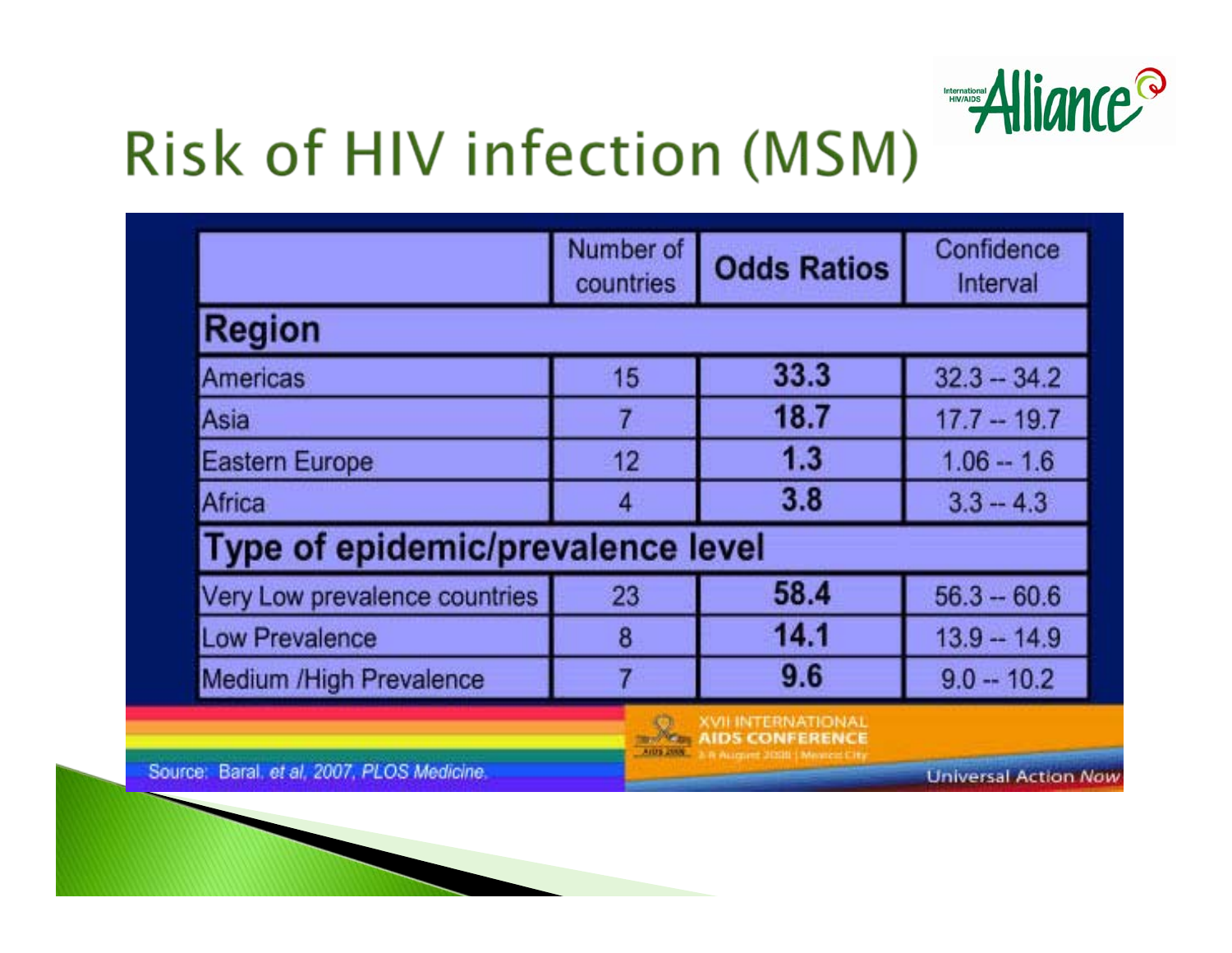



National Planning – Level of participation of the organisations representing MSM in national AIDS reviews in 38 low and middle income countries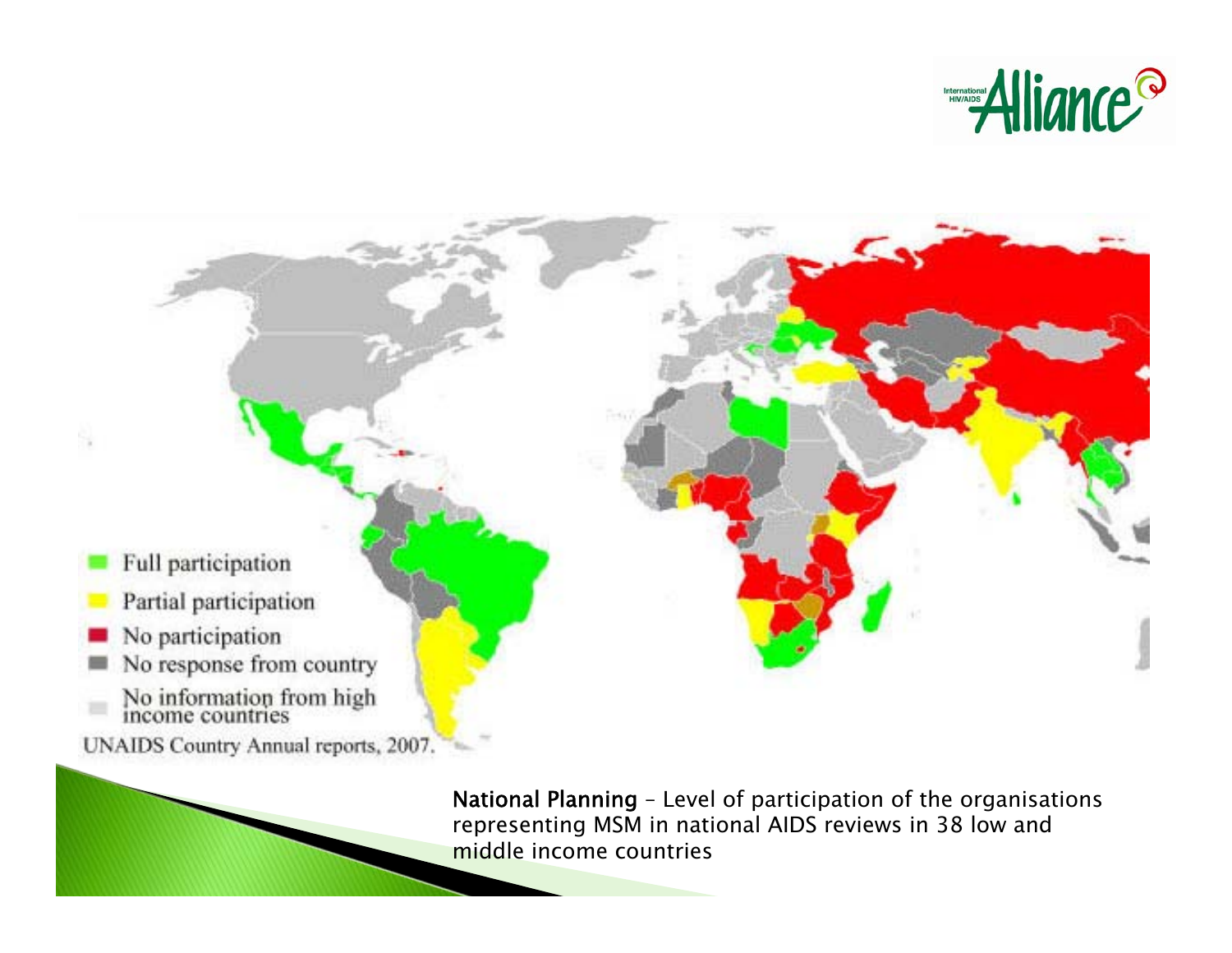

#### HIV Prevalence, Risks of HIV Infection, and Human Rights among Men Who Have Sex with Men (MSM) in Malawi, Namibia, and Botswana

Baral S, Trapence G, Motimedi F, Umar E, Scholastika L, Dausab F, Beyrer C Plos ONE, 2009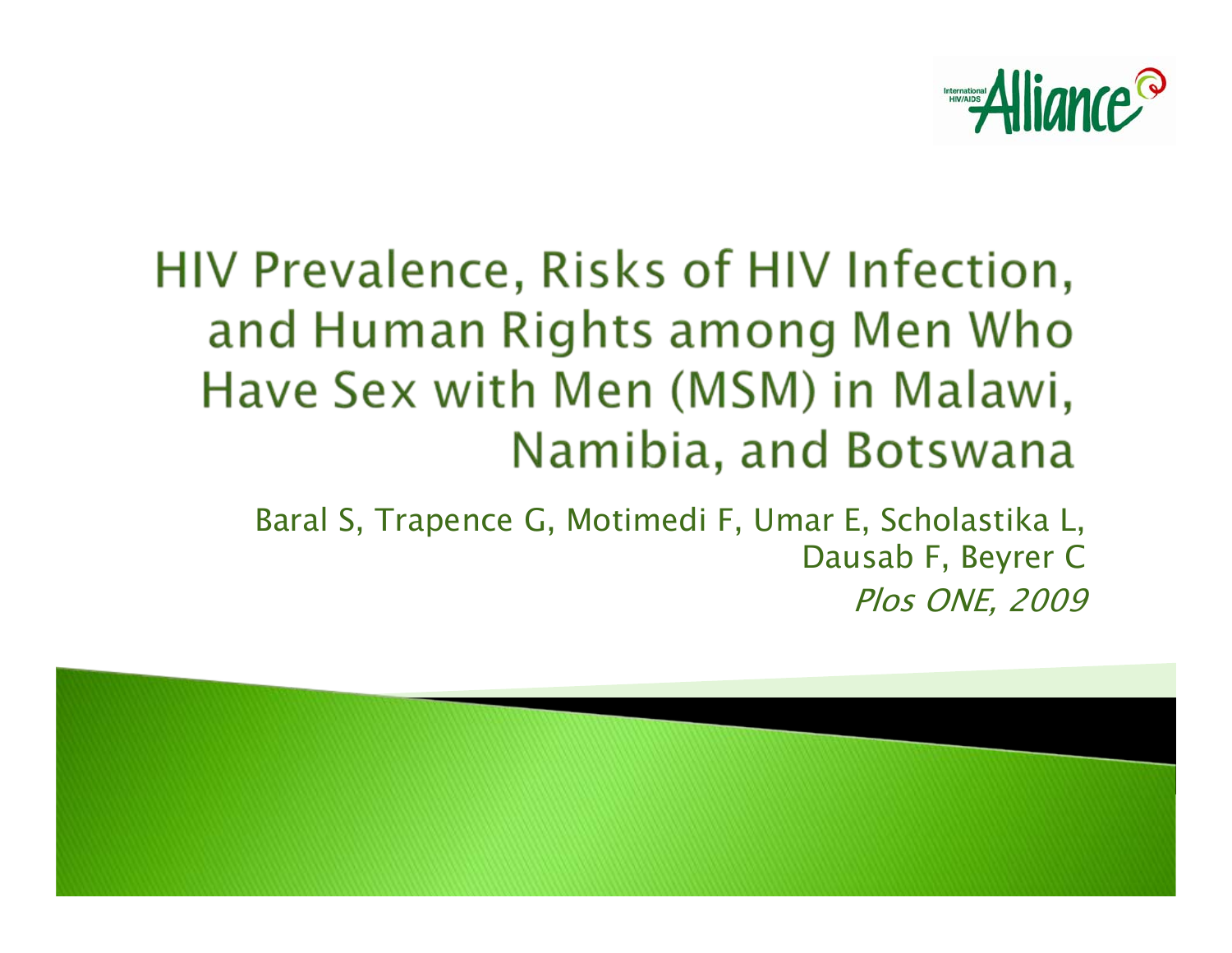

#### **3 Country Study: HIV Prevalence**

- $\cdot$  N = 600
- **HIV Prevalence:** 
	- ◦ $8.3\% (20/241)$
	- $\bullet$  Age 24 29  $\hspace{1.6cm}$  20% (42/210)
	- ◦Age 30 – 49 35.7% (30/84)
	- Pooled prevalence  $= 17.4\%$  (CI: 14.4 20.8)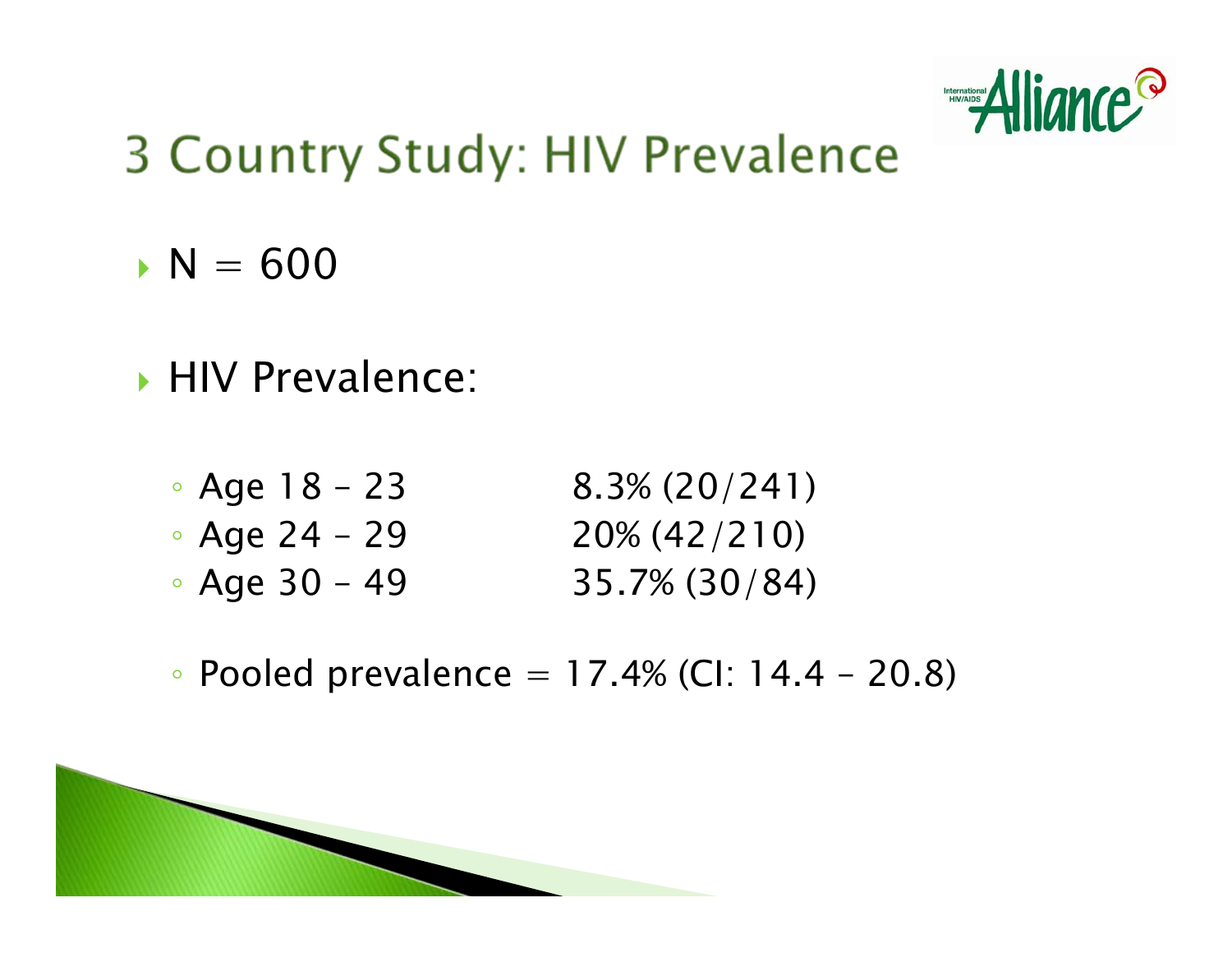

### **3 Country Study**

- Two-thirds had received MSM specific prevention information
- ` Oil-based lubricants Vaseline and body/fatty creams used most often
- $\blacktriangleright$  Condoms + water-based lubricants practised by less than 1 in 20
- **One tenth reported the injection of illegal** drugs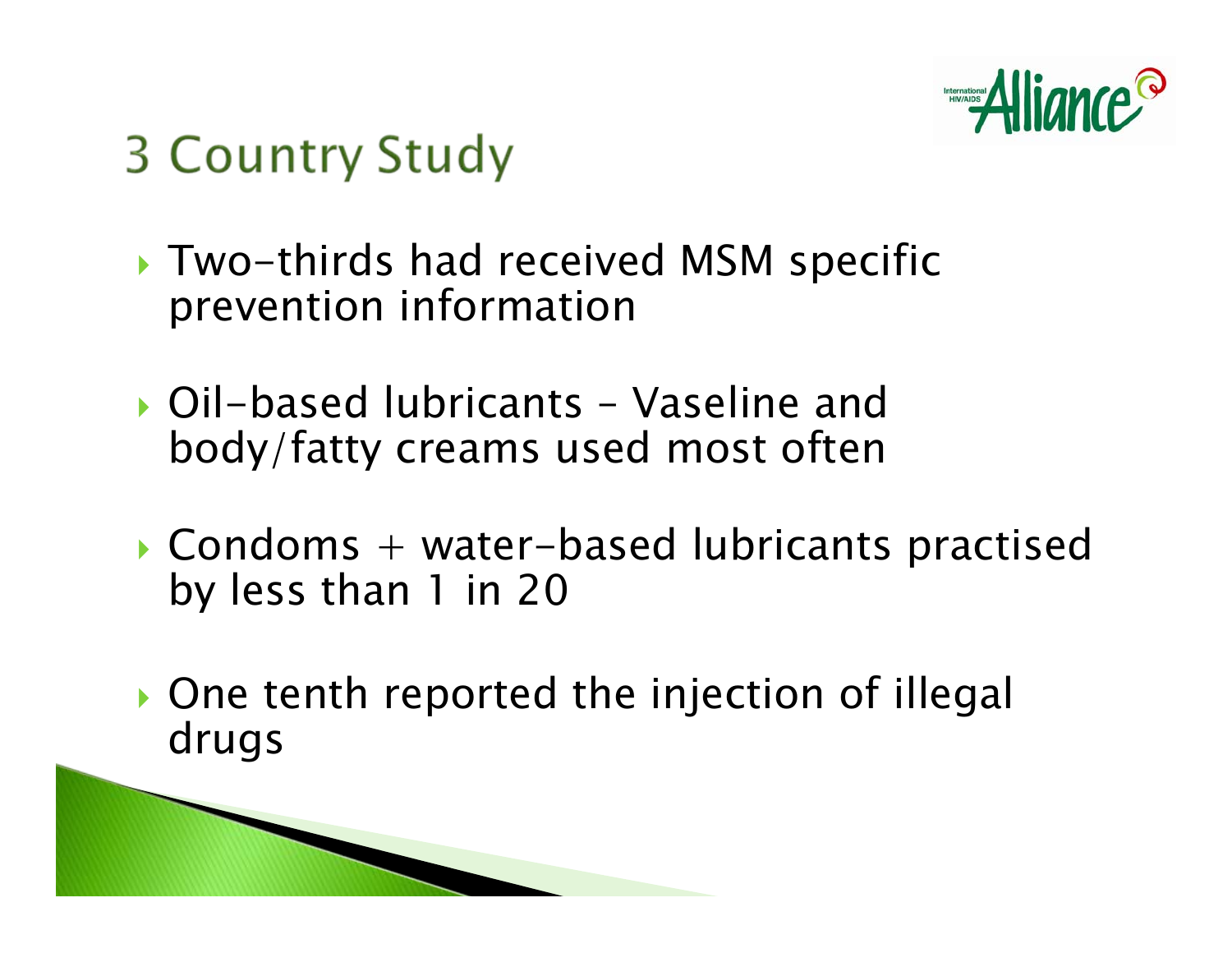

### **3 Country Study**

- ▶ 17% in concurrent relationships with men and women
- $\rightarrow$  50% sex with men and women in past 6 months
- ▶ 50 % of respondents across all countries used the internet to find sexual partners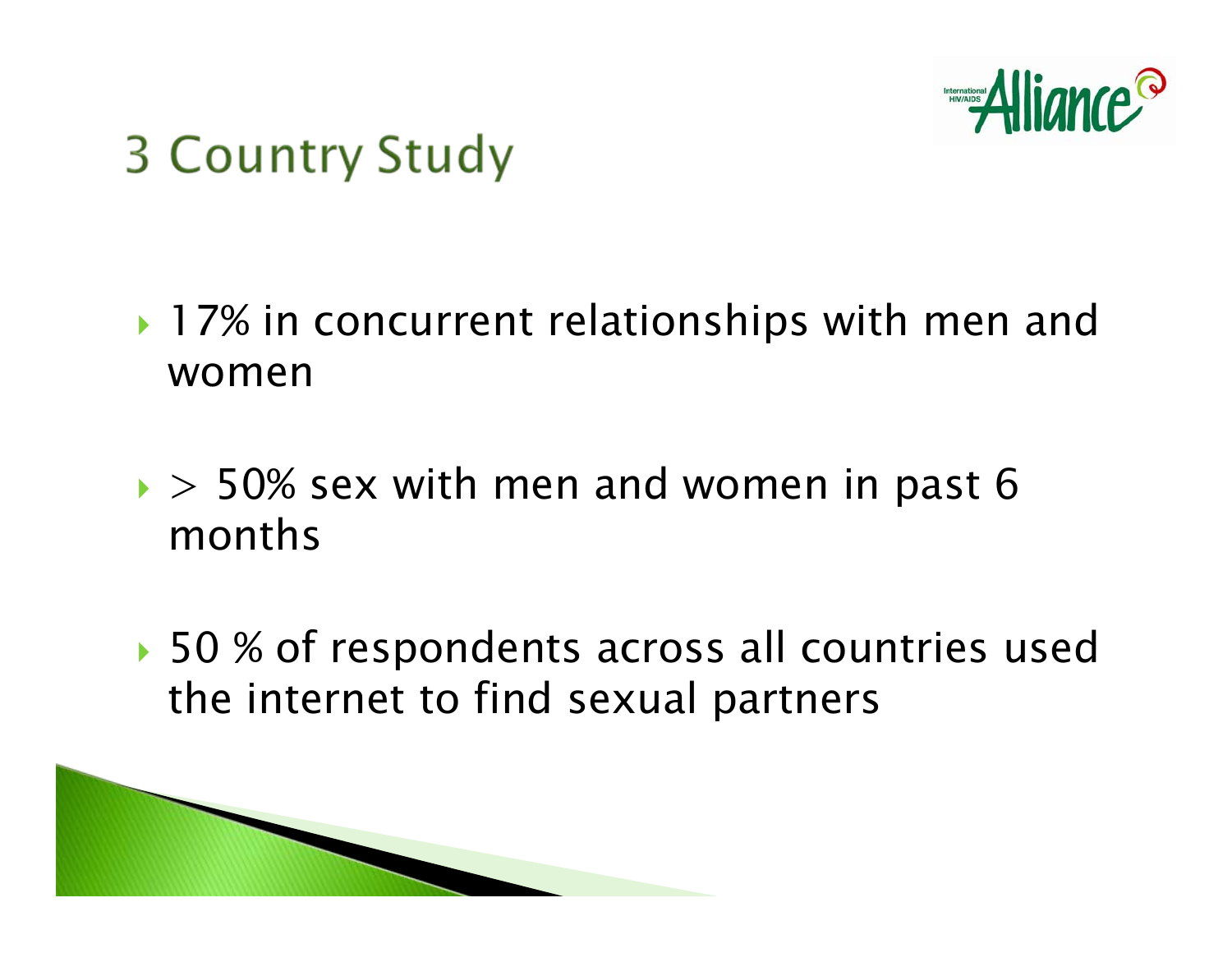### **3 Country Study**

- ▶ Very low reporting of sexual orientation to one member of immediate or extended family or health care worker
- Disclosure to family members significantly associated with blackmail and to a health care workers, being denied health care